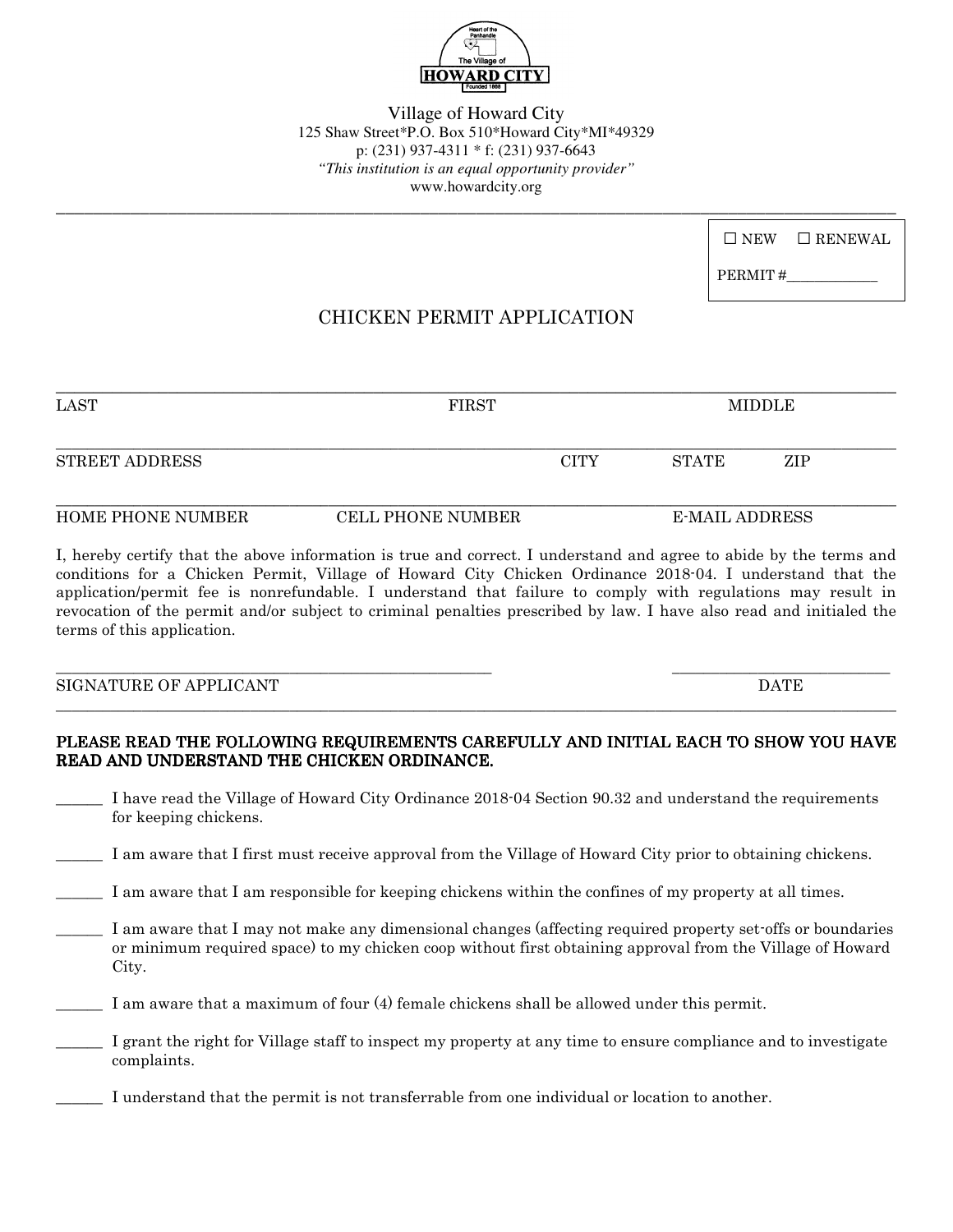#### CHICKEN PERMIT APPLICATION PAGE 2

| I acknowledge that the ordinance allowing chickens may be amended or repealed and that the owner<br>acquires no vested rights to have or raise chickens by virtue of the issuance of the permit.                               |  |                                                                                                                                                                                                                                |  |  |  |  |
|--------------------------------------------------------------------------------------------------------------------------------------------------------------------------------------------------------------------------------|--|--------------------------------------------------------------------------------------------------------------------------------------------------------------------------------------------------------------------------------|--|--|--|--|
| I understand that the keeping and handling of chickens may cause health hazards and that adequate health<br>precautions are the responsibility of the applicant.                                                               |  |                                                                                                                                                                                                                                |  |  |  |  |
| I am including with this permit a submission of a site plan drawing of where I live and intend to build a coop<br>and keep the chickens.                                                                                       |  |                                                                                                                                                                                                                                |  |  |  |  |
|                                                                                                                                                                                                                                |  |                                                                                                                                                                                                                                |  |  |  |  |
| OFFICIAL USE ONLY - TO BE COMPLETED BY THE VILLAGE OF HOWARD CITY ONLY                                                                                                                                                         |  |                                                                                                                                                                                                                                |  |  |  |  |
|                                                                                                                                                                                                                                |  | AMOUNT PAID:___________________________CHECK/CASH/CREDIT CARD:______________RECEIPT #:______________                                                                                                                           |  |  |  |  |
|                                                                                                                                                                                                                                |  | Applicant Meets Requirements: Does Not Meet: Corrections Needed: Corrections Needed:                                                                                                                                           |  |  |  |  |
| Supervisor's Review: Note of the contract of the contract of the contract of the contract of the contract of the contract of the contract of the contract of the contract of the contract of the contract of the contract of t |  |                                                                                                                                                                                                                                |  |  |  |  |
|                                                                                                                                                                                                                                |  |                                                                                                                                                                                                                                |  |  |  |  |
|                                                                                                                                                                                                                                |  |                                                                                                                                                                                                                                |  |  |  |  |
| Approved:                                                                                                                                                                                                                      |  | Denied: National Contract of the Contract of the Contract of the Contract of the Contract of the Contract of the Contract of the Contract of the Contract of the Contract of the Contract of the Contract of the Contract of t |  |  |  |  |
| Reason for Denial: New York Changes and Security Changes and Security Changes and Security Changes and Security Changes and Security Changes and Security Changes and Security Changes and Security Changes and Security Chang |  |                                                                                                                                                                                                                                |  |  |  |  |
| PERMIT ISSUED: Issuance Date: 1990                                                                                                                                                                                             |  |                                                                                                                                                                                                                                |  |  |  |  |
|                                                                                                                                                                                                                                |  |                                                                                                                                                                                                                                |  |  |  |  |
|                                                                                                                                                                                                                                |  |                                                                                                                                                                                                                                |  |  |  |  |
|                                                                                                                                                                                                                                |  |                                                                                                                                                                                                                                |  |  |  |  |

\_\_\_\_\_\_\_\_\_\_\_\_\_\_\_\_\_\_\_\_\_\_\_\_\_\_\_\_\_\_\_\_\_\_\_\_\_\_\_\_\_\_\_\_\_\_\_\_\_\_\_\_\_\_\_\_\_\_\_\_\_\_\_\_\_\_\_\_\_\_\_\_\_\_\_\_\_\_\_\_\_\_\_\_\_\_\_\_\_\_\_\_\_\_\_\_\_\_\_\_\_\_\_\_\_\_\_

VILLAGE MANAGER OR DESIGNEE(S) DATE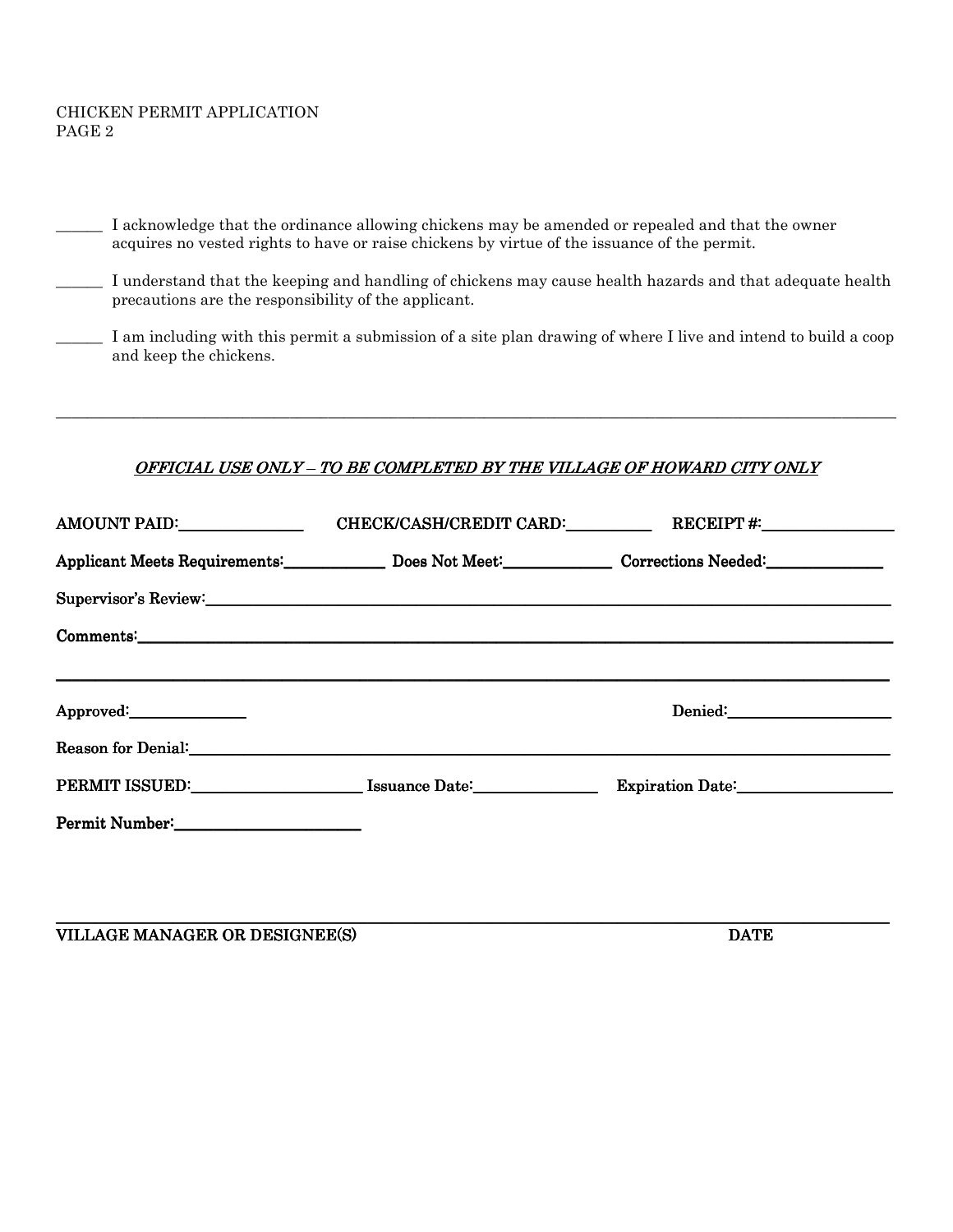## **VILLAGE COUNCIL VILLAGE OF HOWARD CITY MONTCALM COUNTY, MICHIGAN**

Councilmember Hacko, supported by Councilmember MacTavish, moved the adoption of the following ordinance:

### **ORDINANCE NO. 2018-04 AN ORDINANCE TO AMEND THE VILLAGE CODE BY ADDING A NEW SECTION WHICH NEW SECTION SHALL BE DESIGNATED AS SECTIONS 90.32 OF SAID CODE.**

## **THE VILLAGE OF HOWARD CITY ORDAINS:**

Section 1. Adoption of Ordinance. Chapter 90: Animal Control Section 90.32 of the Village Code is adopted to read in their entirety as follows:

# *Chicken Regulations*

**SECTION 90.32** The keeping of chickens may be permitted within the Village subject to compliance with the following requirements:

- A. An annual permit from the Village must be obtained (March 1 to February 28). The permit shall be nontransferable and site specific. Written authorization and consent is required from the property owner, if different from the applicant.
- B. Permits shall be processed consistent with the provisions of Section 90.30 and in accordance with the following:
	- (1) No more than four chickens may be kept on a parcel at any time.
	- (2) Roosters are prohibited
	- (3) Slaughtering of Chickens at the property is prohibited.

(4) Chickens shall be kept in the rear yard and setback a minimum of ten feet from any side or rear lot line and 40 feet from any residential structure on adjacent property.

(5) Any person keeping hens shall remain subject to public nuisance and other associated codes and ordinances, including, but not limited to, noise, odor, and blight.

- C. A permit fee shall apply as established by resolution of the Village Council from time to time.
- D. The Village reserves the right to limit the number of permits issued as deemed necessary by the Village Council in order to further public health, safety, and welfare.
- E. Chickens shall be provided and kept within an enclosure that includes both a coop and connected fenced run at all times. The total size of the enclosure shall not exceed 36 square feet in size. The coop shall be elevated a minimum of 18 inches off the ground. The enclosure shall not exceed six feet in height. The enclosure shall be constructed and maintained so as to prevent rats, mice, or other rodents or vermin from being harbored.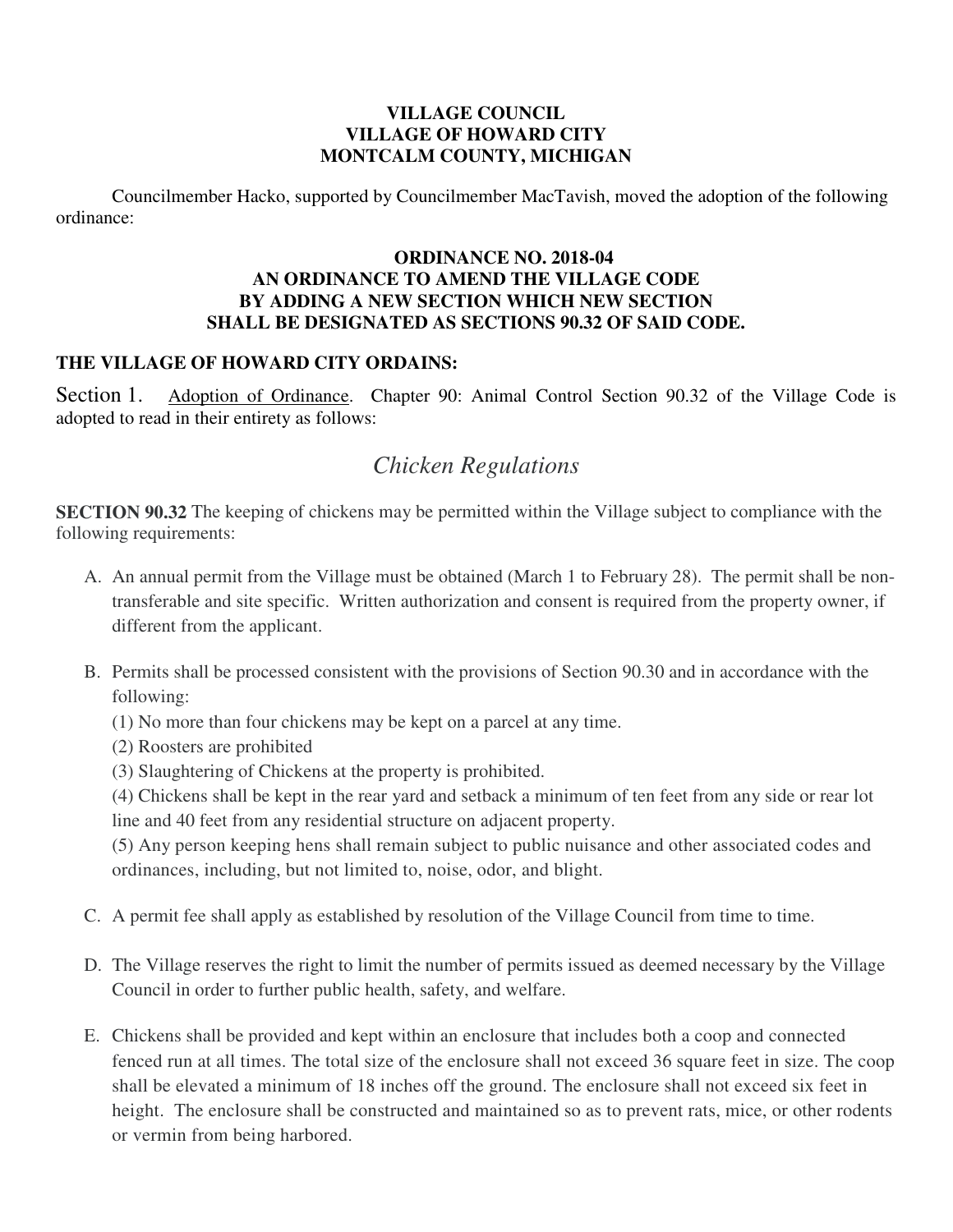- F. Appropriate feeder containers shall be used for all feeding and water and all unused or unconsumed food shall be adequately secured and stored after every feeding as to prevent access by rats, mice or other rodents or vermin. All feed and other items associated with the keeping of chickens shall be secured and protected in sealed containers. An animal shall be properly fed, and a yard where an animal is kept shall be well drained, maintained in a sanitary condition, and treated so as to effectively prevent the breeding or harboring of flies, mosquitoes, or rodents.
- G. Owner and occupants responsible for premises being kept clean.

(1) Sanitary conditions shall be maintained. Any person keeping hens shall keep or cause to be kept all manure, or offal therefrom, deposited or accumulated from such animal securely and closely confined to or buried upon their premises and in such a manner as will prevent it from being scattered from such place or deposited into or upon any street, sidewalk, alley, gutter, storm drain, ditch, lake, wetland, or waterway, and such person, shall so cover and care for it as to prevent any malodorous or offensive condition to exist and prevent any nuisance to arise there from, except that persons shall be permitted to use chicken manure as compost on their property provided that such composting is done in a manner that does not create an offensive or malodorous condition.

(2) A person who owns, manages, leases, rents or occupies any premises is equally responsible for keeping the premises in a clean and habitable condition and shall take all necessary precautions to prevent a nuisance, or other condition detrimental to public health from arising thereon, and shall take all reasonable precautions to prevent rodents and vermin including rats, bedbugs and cockroaches from being attracted to the premises.

(3) Chickens shall be kept in compliance with the Michigan Department of Agriculture Generally Accepted Agricultural and Management Practices for the Care of Farm Animals, as it relates to laying chickens, as amended, except as otherwise provided in this chapter.

(4) A person shall not maintain or permit to be maintained or permit an unclean building, yard or premises. All manure and excreta shall be removed and disposed of in such manner so as to prevent the breeding or harboring of insects and vermin.

H. Violation to be a Municipal Civil Infraction. A violation of this section shall be a Municipal Civil Infraction, punishable by a fine and other relief as set forth in Section 90.99.

Section 2. Effective Date. This ordinance shall be published as required by law and shall become effective twenty (20) days after its adoption.

Yeas: Bassett, Hacko, Heckman, MacTavish, Smith, Williams

Nays: \_\_None\_\_\_\_\_\_\_\_\_\_\_\_\_\_\_\_\_\_\_\_\_\_\_\_\_\_\_\_\_\_\_\_\_\_\_\_\_\_

Absent: Hagstrom

#### ORDINANCE NO. 2018-04 DECLARED ADOPTED.

\_\_\_\_\_\_\_\_\_\_\_\_\_\_\_\_\_\_\_\_\_\_\_\_\_\_\_\_\_\_\_\_\_\_\_\_\_\_\_\_\_\_